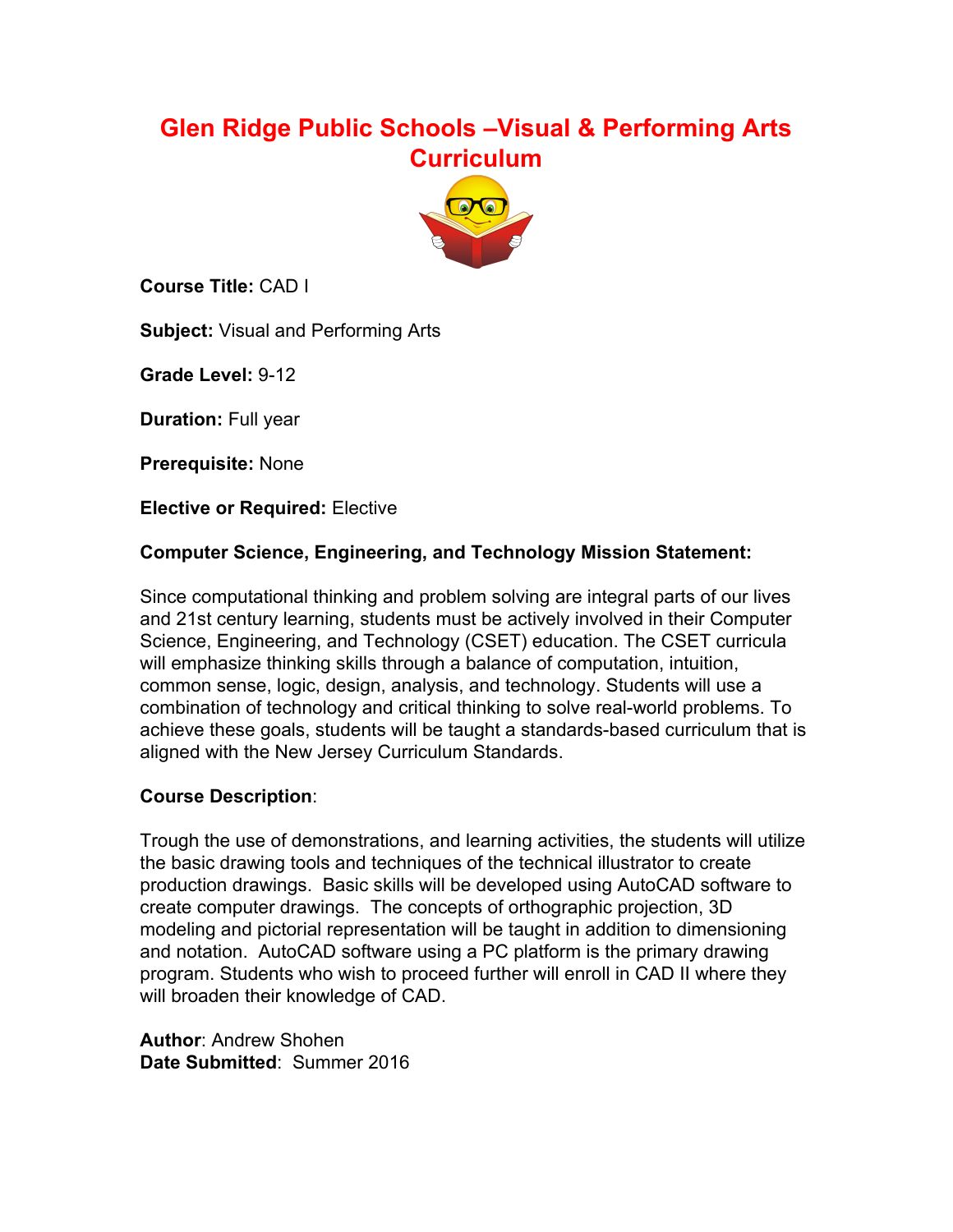## **CAD I TABLE OF CONTENTS**

| <b>UNIT</b> | <b>TITLE</b>                                             | <b>Timeline</b> |
|-------------|----------------------------------------------------------|-----------------|
| 1           | Introduction to Computer Aided Drafting &                | 8 Weeks         |
| 2           | Design<br>3D CAD<br>Multi-View Projection & Dimensioning | 4 Weeks         |
| 3           | <b>Auxiliary and Sectional Views</b>                     | 2 Weeks         |
| 4           | <b>Advanced 3D CAD Operations</b>                        | 6 Weeks         |
| 5           | <b>Residential Architecture</b>                          | 10 Weeks        |
| 6           | Survey, Framing & Modeling                               | 10 Weeks        |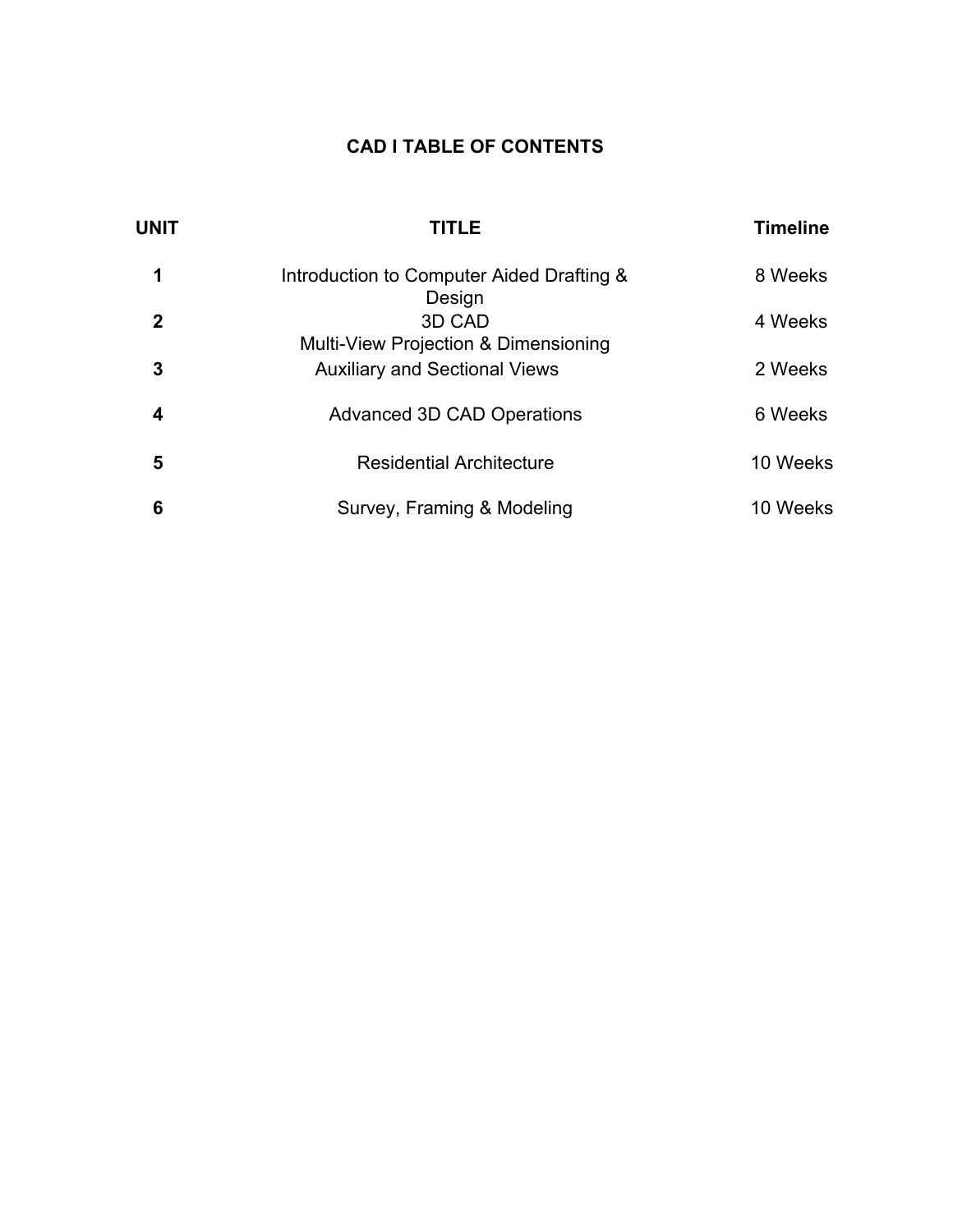### **Topic/Unit:**

Introduction to Computer Aided Drafting & Design

### **Approximate # Of Weeks: 45 Weeks**

#### **Essential Questions:**

- How can AutoCAD be applied for creating technical drawings?
- What makes an AutoCAD drawing impressive?
- How can AutoCAD be used to communicate ideas through drawings?
- How can you use basic tools in AutoCAD to efficiently draw 2D objects?
- In a world of constant technological change, how is AutoCAD applied as a tool to aid in the design world?
- How can AutoCAD have a positive and negative impact?
- To what extent are there limitations to what CAD can do?
- Why is setting up a drawing important?
- What are the best ways to present a drawing?
- What makes a good design and bad design?

#### **Upon completion of this unit students will be able to:**

- Build a working technical vocabulary in regards to CAD and geometry terms.  $(M.G-MG.A.1)$
- Appropriate saving devices for drawing files and understand the method of retrieving private files through the public network. (8.1.12.D.1)
- *●* Analyze and evaluate AutoCAD software as a technology. (8.2.12.A.2)
- Use AutoCAD to create two-dimensional computer representations of mechanical parts and common objects with increasing complexity. (8.2.12.C.5)
- Recognize the applications of AutoCAD in the present and future work force. (9.2.12.C.1)
- Work collaboratively and creatively with peers in the design and drawing, stage of prototyping. (8.2.12.D.1)
- *●* Apply good elements of design when creating an original drawing. (9.3.12.AR‐VIS.2)
- *●* Understand how CAD plays a critical role in designing solutions for STEM-related careers. (9.3.ST.4)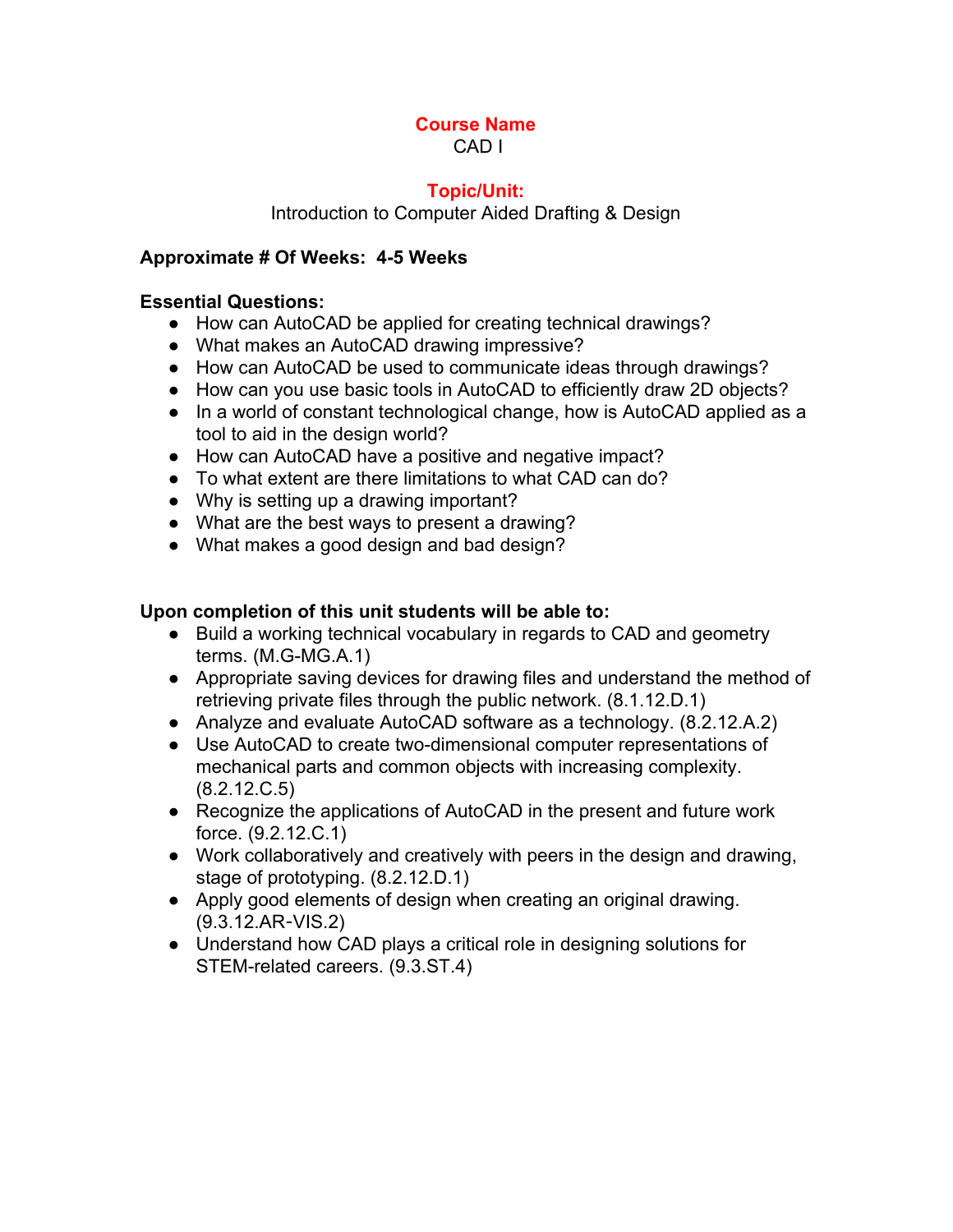### **Interdisciplinary Standards**

### **Math**

• M.G-MG.A.1: Use geometric shapes, their measures, and their properties to describe objects

## **Technology**

- **8.1.12.D.1**: Demonstrate appropriate application of copyright, fair use and/or Creative Commons to an original work.
- **8.2.12.A.2:** Analyze a current technology and the resources used, to identify the trade-offs in terms of availability, cost, desirability and waste.
- **8.2.12.C.5:** Create scaled engineering drawings of products both manually and digitally with materials and measurements labeled.
- **8.2.12.D.1:** Design and create a prototype to solve a real world problem using a design process, identify constraints addressed during the creation of the prototype, identify trade-offs made, and present the solution for peer review.

# **21 st Century Life and Careers**

●  **9.2.12.C.1:** Review career goals and determine steps necessary for attainment.

## **Career and Technical Education**

- **9.3.12.AR**‐**VIS.2:** Analyze how the application of visual arts elements and principles of design communicate and express ideas.
- **9.3.ST.4:** Understand the nature and scope of the Science, Technology, Engineering & Mathematics Career Cluster and the role of STEM in society and the economy.

## **Activities:**

- Draw technical real life objects using AutoCAD.
- Use basic modify, draw and inquiry tools in AutoCAD to accurately draw mechanical shapes to precision dimensions.
- **●** Use basic draw and modify tools in AutoCAD to design an original drawing.
- Apply 3D CAD to extrude two-dimensional objects into 3D shapes.
- Students will complete exercises for learning AutoCAD commands.
- Students will use AutoCAD to create accurate two-dimensional representations of drawings assigned.
- Students will be asked to design and create projects of their own. By drawing common objects.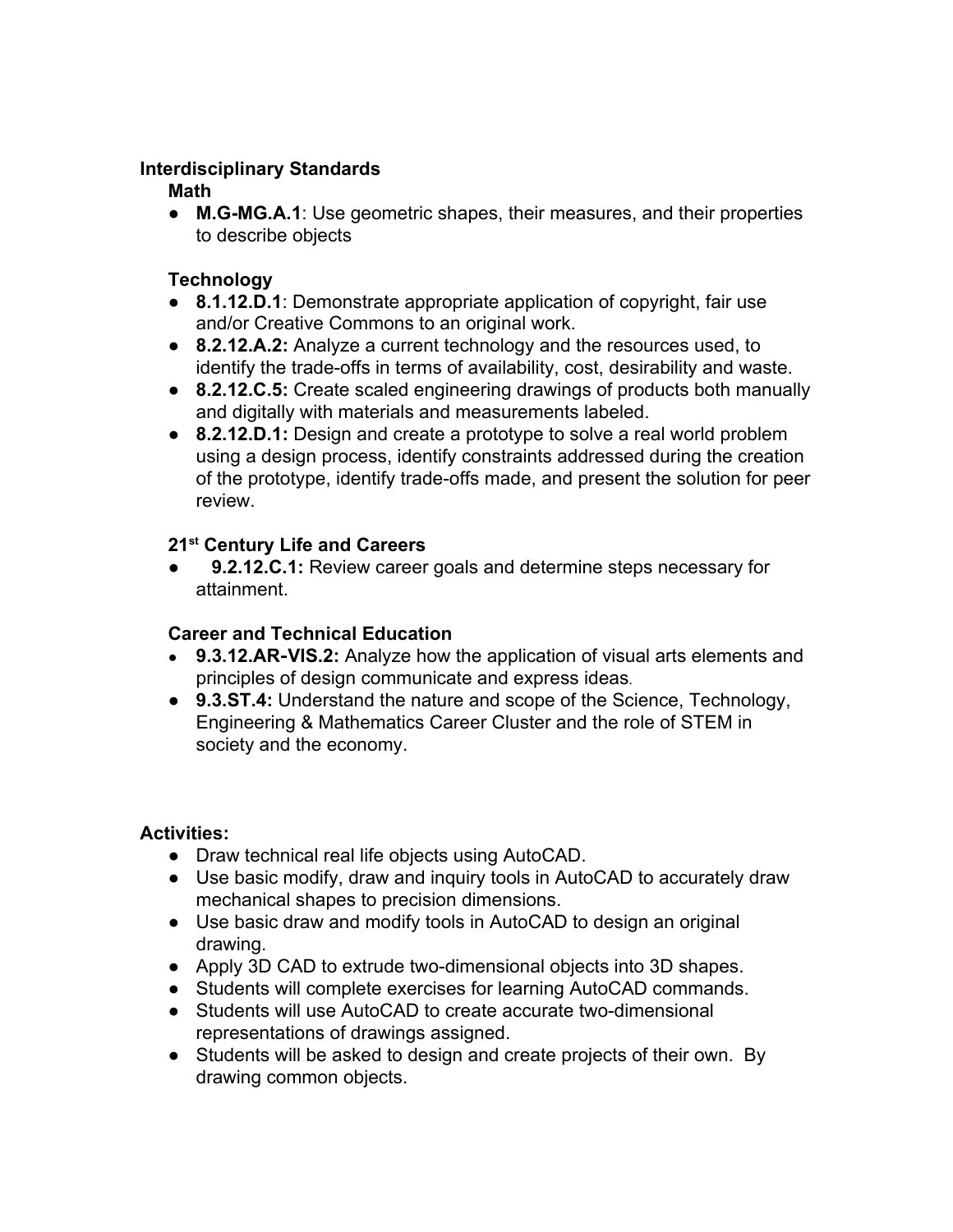- Students will be asked to design and create original two-dimensional drawings for real life applications using CAD.
- Students will use the Internet to research elements of good logo design.

### **STEAM Activities:**

- Logo Duplication: Students will use AutoCAD to duplicate a professional logo by copying and pasting a logo in to AutoCAD. The will use the poly line tool to trace the logo and the poly edit and spline tool to modify the shape of their objects. They will use the gradient and hatch tool to fill in the logo with color and texture.
- Cell Phone Stand design: Students will use 3D CAD to extrude an original 2D design for a mini 3D printed stand. The will apply the design process, use a scale and caliper to create a real life size object.

### **Enrichment Activities**:

- Athletic Field: Students will use the drawing and modify tools including Mirror, Linier Array, and Rotate to create an athletic field.
- Snowflake: Students will use the Polar Array tool to create a snowflake. They will use the Gradient tool to fill in the snowflake with color. Logo Design: The students will design an original logo that represents them or their interests using AutoCAD. They will apply elements of good design. The logo will appear in their personalized title block.

## **Methods of Assessments/Evaluation:**

- Quizzes on measuring, dividing and using polar coordinates.
- Questions of the day. (Commands, careers & computer stations)
- AutoCAD drawing quiz, and vocabulary quiz.
- Peer evaluation of drawings.
- Assessment rubrics to ensure drawings meet the requirements specified.
- **●** Students will be assessed on the accuracy and demeanor of their drawings.
- Students will complete assigned drawing by the determined due date.
- Students will keep a digital portfolio of their drawings.
- Students will make all necessary revisions for final flawless drawing to include in their digital portfolios.

### **Resources:**

- **●** Digital handouts of 2D drawings references
- **●** Textbooks: *Mechanical Drawing*, & *Basic Technical Drawing*
- **●** Computers with AutoCAD installed
- **●** Plotter/Printers
- **●** 3D printer
- **●** Projector and screen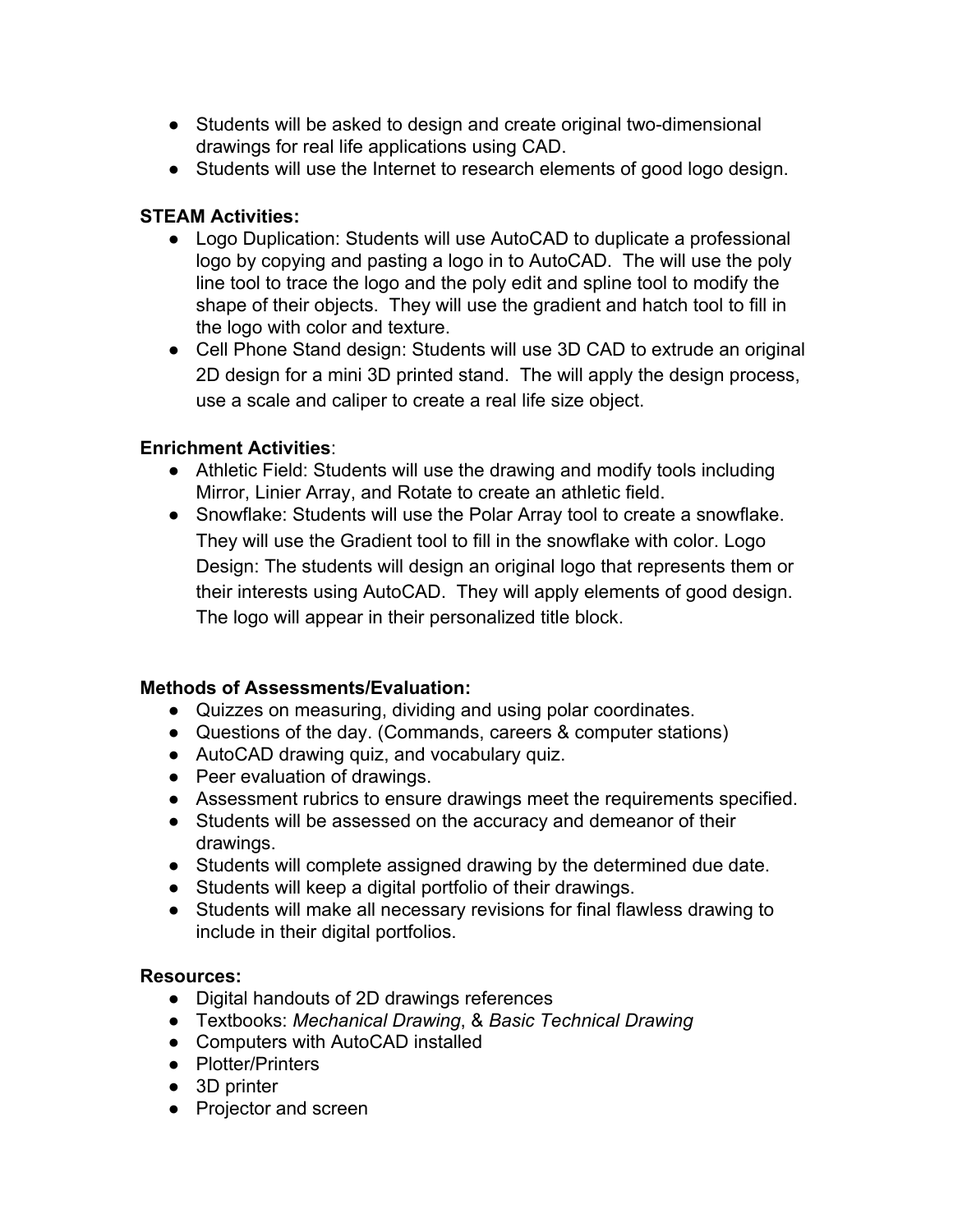- **●** Calculator
- **●** Rulers
- **●** Calipers

- Mr. D'n'T: http://www.mr-dt.com/
- **●** Technology Student: http://www.technologystudent.com/
- Mr. Shohen's page: http://www.glenridge.org/Page/3605 Logo Websites:
- http://www.slideshare.net/JeanisREALLYspecial/designing-a-logo-460755 05
- http://justcreative.com/2009/07/27/what-makes-a-good-logo/
- http://www.mr-d- n-t.co.uk/graphics- logos.htm
- http://www.davidairey.com/5-vital-logo-design-tips/
- http://www.logodesignworks.com/blog/iconic-logos- vs-illustrative- logos Cell Phone Stand:
- http://www.makexyz.com/3d-models-Cell-phone
- https://www.youtube.com/watch?v=GW6E24rh19w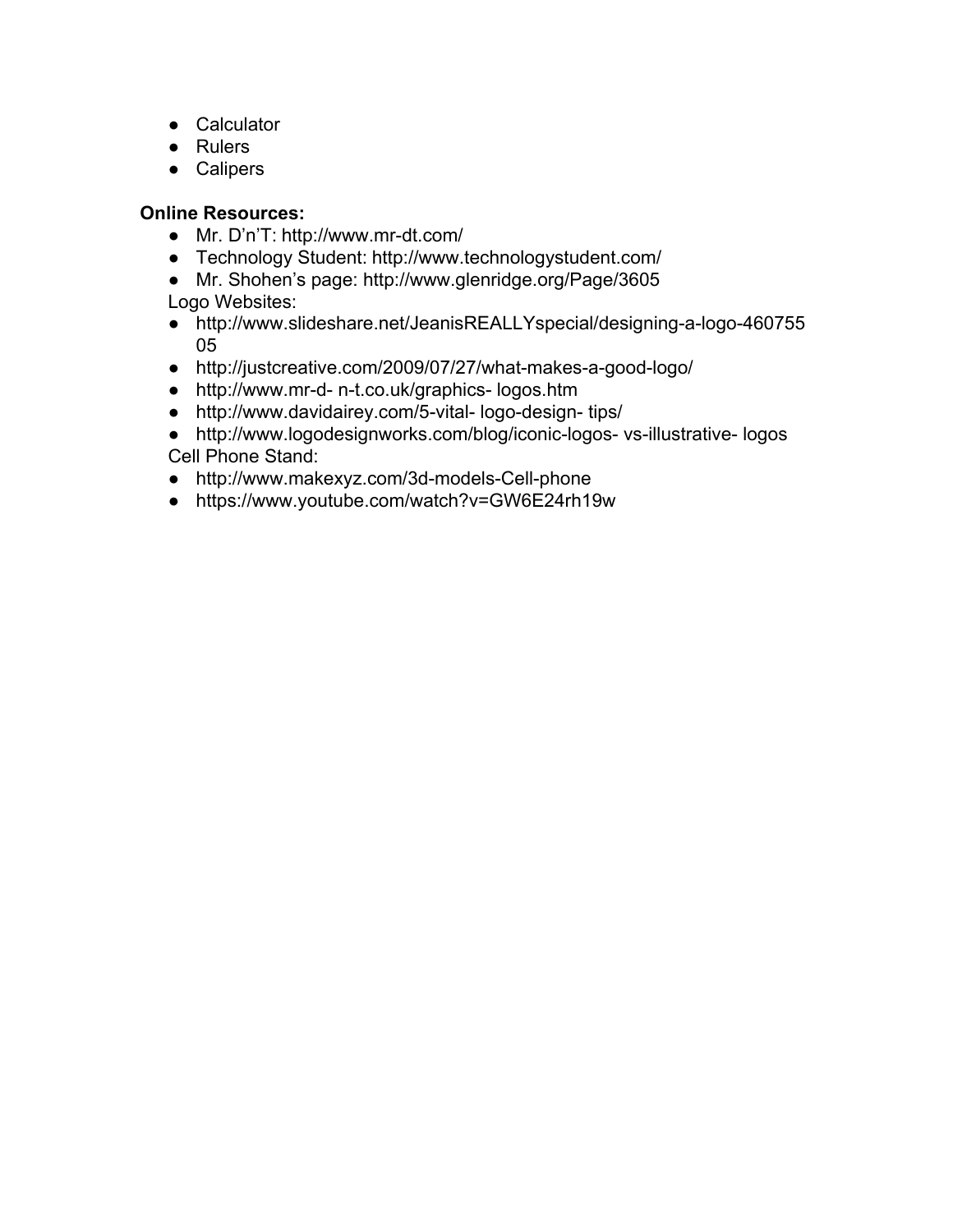## **Topic/Unit:**

### 3D CAD

### Multi-View Projection & Dimensioning

### **Approximate # Of Weeks: 45 Weeks**

### **Essential Questions:**

- How do multi-views of a pictorial drawing or object help in the manufacturing process?
- Why do orthographic projection views show the top view, front view and side view of objects?
- What methods can be used to create multi-view projections form objects or isometric drawings?
- What would happen if there were no dimensions on an engineering drawing?
- What would happen if you enter in accurate dimensions during the 3D modeling process?
- Why should you edit sketches instead of creating new sketches when fixing a mistake?
- Why are geometric constraints are used to control two-dimensional sketches for three-dimensional drawing?

### **Upon completion of this unit students will be able to:**

- Transfer various isometric and two-dimensional drawings into three-dimensional objects for orthographic projections. (M.G-GMD.B.4)
- Draw and dimension technical objects using CAD software. (8.2.12.C.5)
- Draw real-life technologies to specific dimensions (i.e. iphone). (8.2.12.C.2)
- $\bullet$  Use a computer generated model to create a new product.  $(8.2.12.D.3)$
- Analyze and evaluate the correct way to dimension a drawing with ANSI drafting standards. (9.3.ST.6)
- Prepare drawings, three-dimensional models and layouts with decimal places and tolerances as it applies to the function of the part and the rest of the drawing. (9.3.ST.1)
- Design three-dimensional models to create custom-made technology. (9.3.12.AR‐VIS.3)

### **Interdisciplinary Standards**

### **Math**

• M.G-GMD.B.4: Identify the shapes of two-dimensional cross-sections of three-dimensional objects, and identify three-dimensional objects generated by rotations of two-dimensional objects.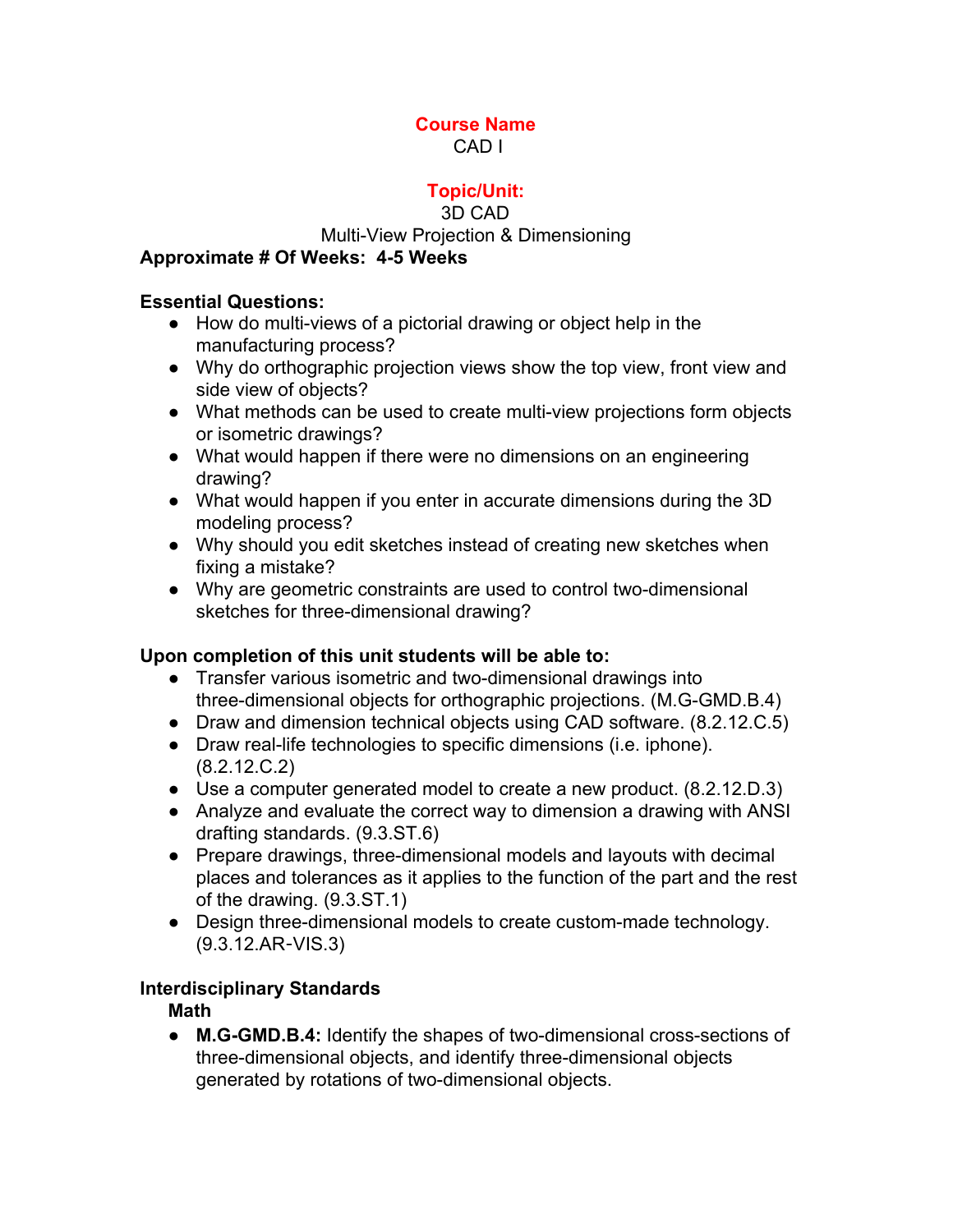### **Technology**

- **8.2.12.C.5:** Create scaled engineering drawings of products both manually and digitally with materials and measurements labeled.
- **8.2.12.C.2:** Analyze a product and how it has changed or might change over time to meet human needs and wants.
- **8.2.12.D.3:** Determine and use the appropriate resources (e.g., CNC (Computer Numerical Control) equipment, 3D printers, CAD software) in the design, development and creation of a technological product or system.

### **Career and Technical Education**

- 9.3.12.AR-VIS.3: Analyze and create two and three-dimensional visual art forms using various media.
- **9.3.ST.1:** Apply engineering skills in a project that requires project management, process control and quality assurance.
- **9.3.ST.6:** Demonstrate technical skills needed in a chosen STEM field.

# **Activities – include 21 st Century Technologies:**

- Create and extrude 3D solid models.
- Draw three-dimensional objects using and edit parametric dimensions.
- Extrude a cut feature through a base feature.
- Extrude a cut feature to the next feature encountered.
- Students will use CAD produce several orthographic and isometric projections with increasing difficulties form 3D modeled parts.
- **●** Students will be asked to design and create projects of their own. By drawing common objects.
- Students will create a series of CAD drawings with dimensions.
- Students will complete exercises in dimensioning.

### **STEAM Activities:**

- Cell phone improvement: Analyze a cell phone (iphone) and create an improvement to meet a want or need. How can you improve the form or function of the smart phone? Add an engineering change note to the final layout to note the change.
- Cell Phone Case: Using the 3D model of a cell phone create a new part in an assembly that will fit the dimensions of the phone and allow access to the buttons, speaker and ports. Add a personal design to the case and export it for the 3D printer. How does form follow function? Why is tolerance so important when fitting parts together?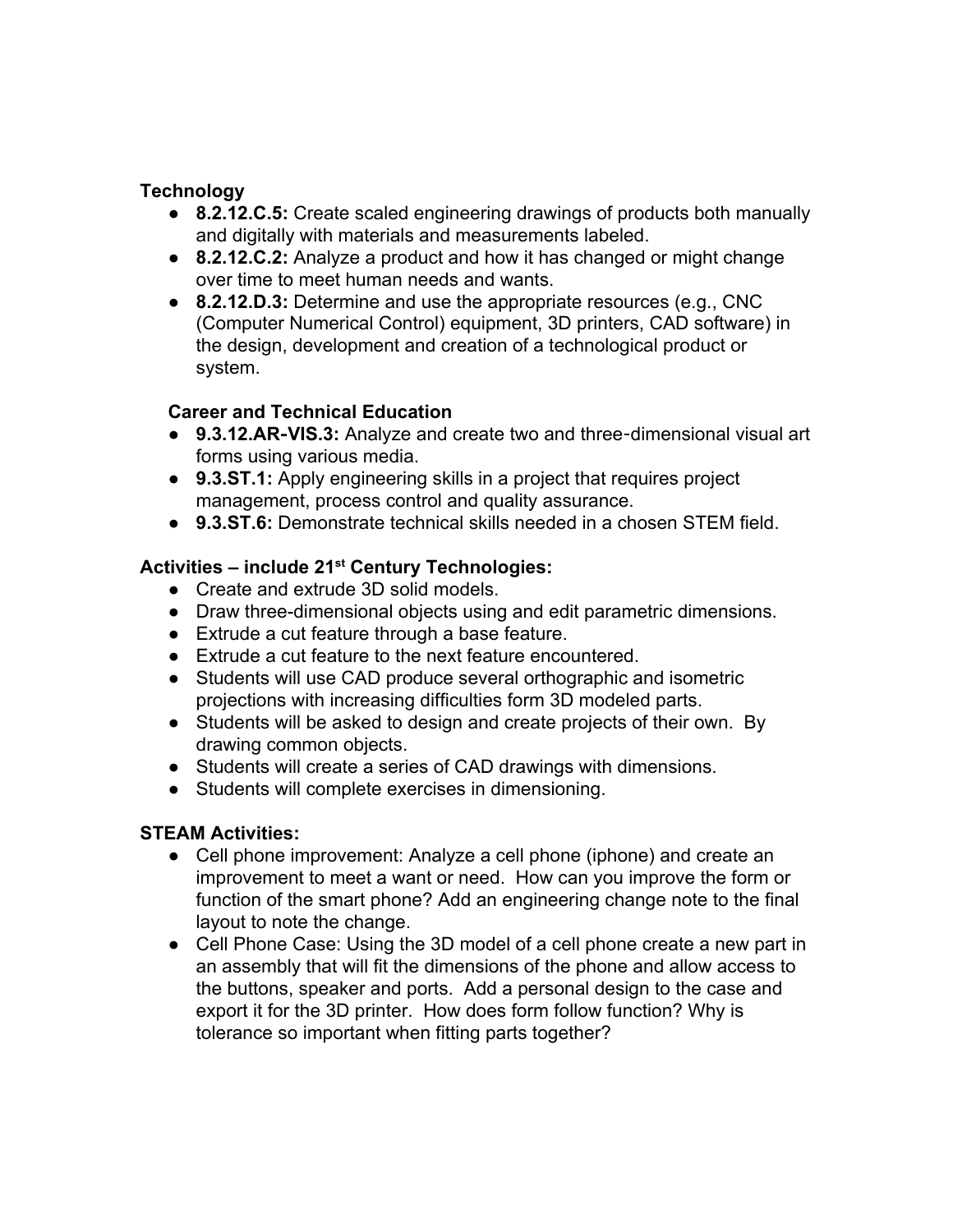### **Enrichment Activities**:

- Multi-View CAD Drawings: Students will recreate multi-view drawings from a drafting textbook to include in their digital portfolio. Each drawing will be dimensioned using proper dimensioning rules.
- Isometric views of the same objects will be produced to be included in these drawings.
- Drawings should allow students to become familiar with creating a 3D parts from 2D sketches.
- Students should learn new processes of creating constraints, using dimensions and modifying dimension.
- Layout drawings should use centerlines, hidden lines, and dimensioning.
- Hand Tool Design: The students will design a tool using multi view projection. Tools will use geometric drawing to be extruded into 3D. Materials will be applied. The tool will be dimensioned in a multi-view layout.
- Jewellery Design: The students will design jewellery using multi view projection. Jewellery will use geometric drawings and be extruded into 3D. Materials will be applied. The jewellery will be dimensioned in a multi-view layout.

### **Methods of Assessments/Evaluation:**

- Assessment rubrics to ensure drawings meet the requirements specified.
- **●** Students will be assessed on the accuracy and layout of their drawings.
- **●** Drawings will be assessed for proper dimensioning.
- **●** Orthographic projection quiz: Missing view quiz.
- Practical quiz on layout and dimensioning.
- Discussion on the importance of good dimensioning practices.
- Peer evaluation of drawings with dimensions.

#### **Resources:**

- **●** Digital Handouts of Isometric drawings references.
- Handouts on dimensioning and notes
- Handouts on dimensioning rules
- *●* Textbooks: *Engineering Drawing And Design*, *Design Dimensioning And Tolerance* & *Mechanical Drawing*
- **●** Computers with Autodesk Inventor installed
- **●** Plotter/Printers
- **●** 3D printer
- **●** Projector and screen
- **●** Calculator
- **●** Rulers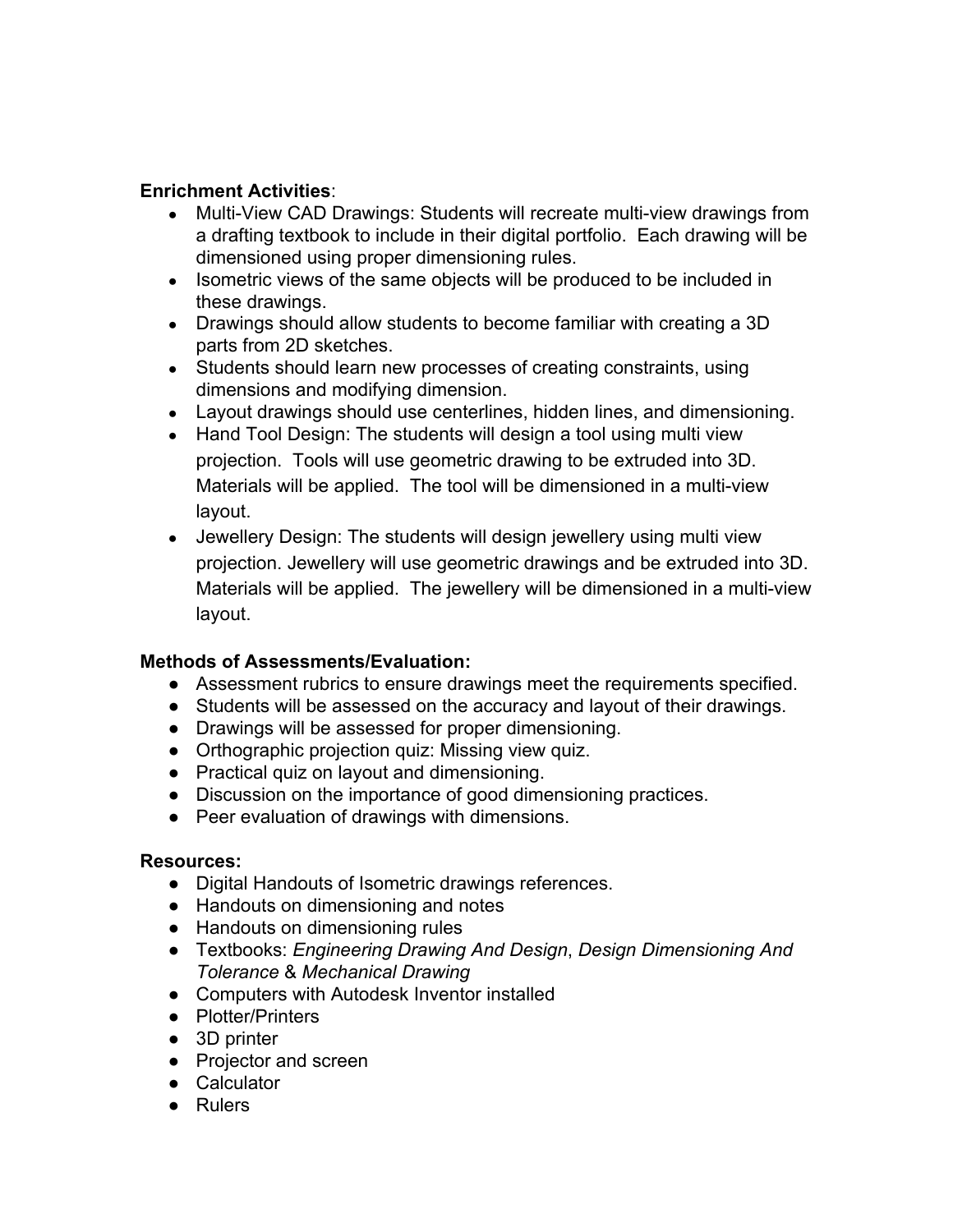**●** Calipers

#### **Online Resources:**

- **•** Mr. D'n'T: http://www.mr-dt.com/
- **●** Technology Student: http://www.technologystudent.com/
- Mr. Shohen's page: http://www.glenridge.org/Page/3605
- Cell Phone Case:
- http://www.instructables.com/id/How-to-create-your-own-3D-Printed-iPhon e-Case-from/

Jewellery

• http://blog.ocad.ca/wordpress/gdes3b20-fw2011-01/about/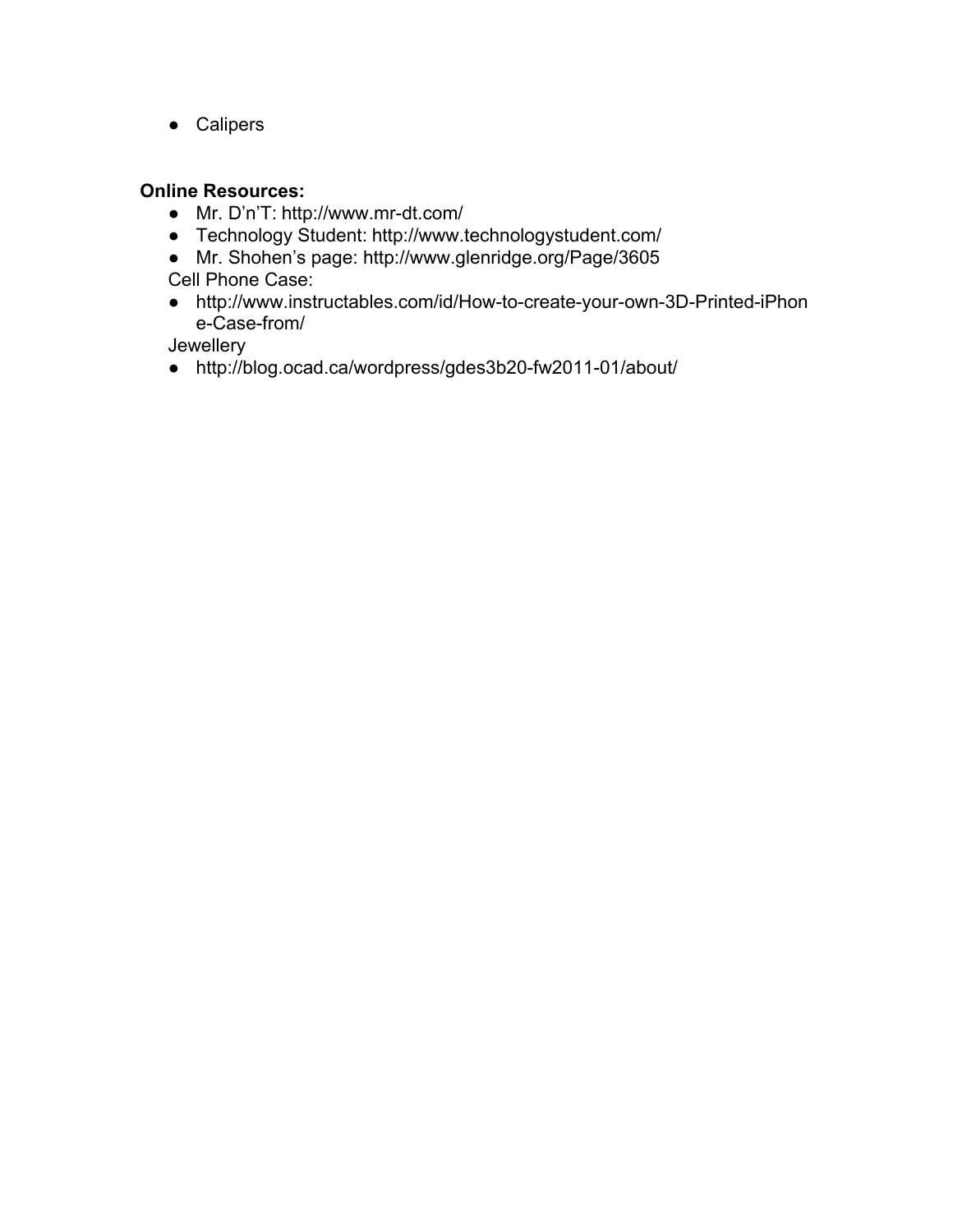#### **Topic/Unit:**

#### Auxiliary and Sectional Views

### **Approximate # Of Weeks: 12 Weeks**

#### **Essential Questions:**

- What is the purpose of using an auxiliary view of an object if you can provide an orthographic projection and an isometric view?
- How can auxiliary projections help in the creation of mechanical parts?
- *●* How can a sectional view help in the creation of mechanical parts?
- How are auxiliary views are used to show unseen sides of objects to detail their true shape and size?
- There are many ways to create an auxiliary view drawing using multiple CAD software.
- **●** Why is a cutaway view is sometimes required for additional information and dimensioning clarification when drawing mechanical parts?

### **Upon completion of this unit students will be able to:**

- Draw auxiliary projections of objects using the line of site perpendicular to the inclined surface of the object. (8.2.12.C.5)
- Use three-dimensional objects to produce drawings an auxiliary view and drawings with sectional views. (9.3.ST.6)
- Apply hidden lines, centerlines, and dimension lines in auxiliary view and sectional drawings. (M.G-CO.D.12)
- Draw full and half sectional views of an object by using cut planes.  $(M.G-GMD.B.4)$
- Draw real life technical objects that are on non-perpendicular angles and objects that can be detailed with a section view. (9.3.MN.6)

### **Interdisciplinary Standards**

**Math**

- M.G-GMD.B.4: Identify the shapes of two-dimensional cross-sections of three-dimensional objects, and identify three-dimensional objects generated by rotations of two-dimensional objects.
- **M.G-CO.D.12:** Make formal geometric constructions with a variety of tools and methods (compass and straightedge, string, reflective devices, paper folding, dynamic geometric software, etc.).

### **Technology**

● **8.2.12.C.5:** Create scaled engineering drawings of products both manually and digitally with materials and measurements labeled.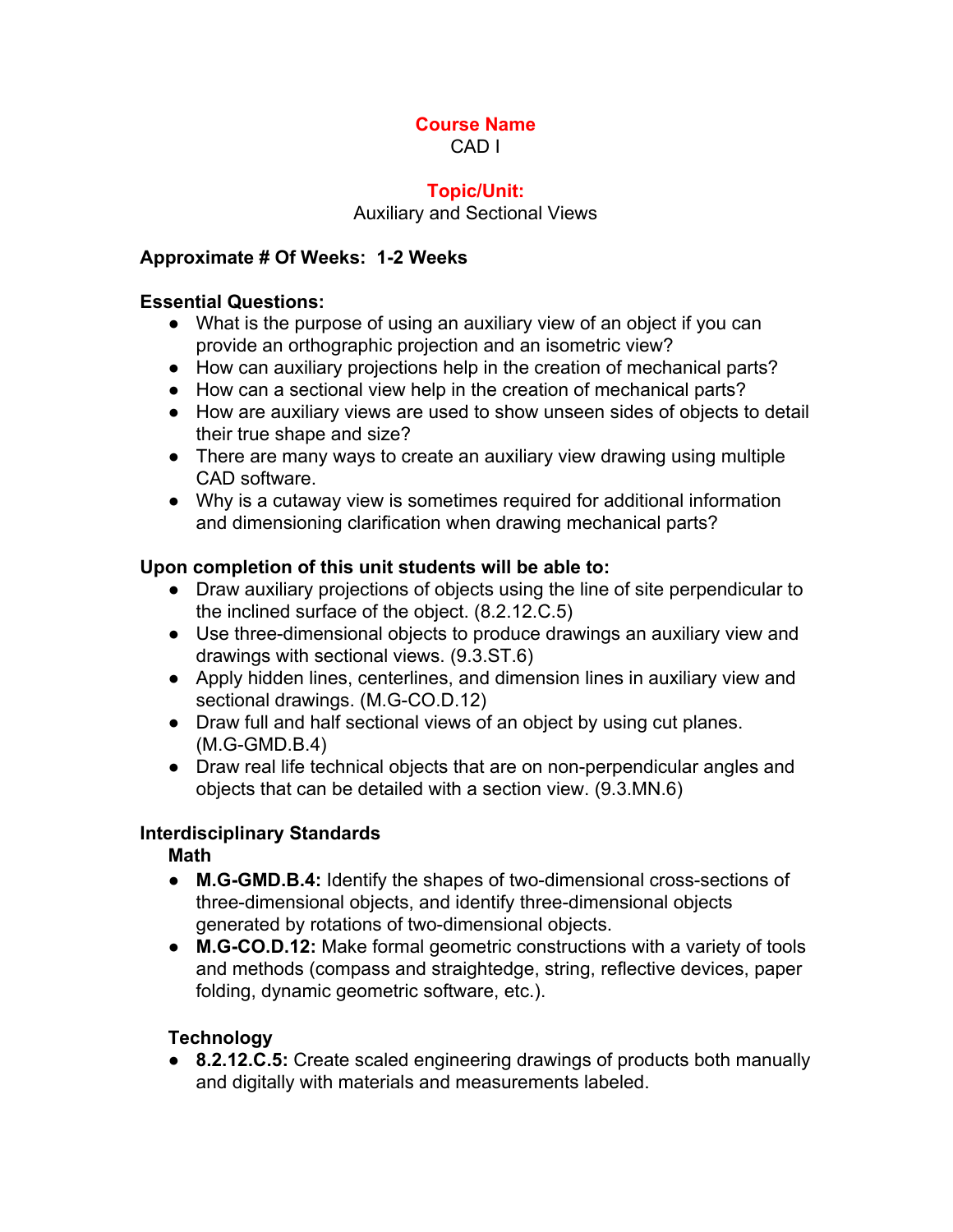### **Career and Technical Education**

- **9.3.MN.6:** Demonstrate workplace knowledge and skills common to manufacturing.
- **9.3.ST.6:** Demonstrate technical skills needed in a chosen STEM field.

# **Activities – include 21 st Century Technologies:**

- Students will recreate auxiliary view and sectional view drawings from a drafting textbook to include in their digital portfolio. Each drawing should be dimensioned using proper dimensioning rules.
- Drawings should allow students to become familiar with the process of creating 2D representations of auxiliary views.
- Part design: Students can re-create a small part or ornament using precision measurement tools (calipers) to be printed using the dimension printer.

### **STEAM Activities:**

- Section it: Use the small part in the previous unit (tool or Jewellery) to create a section view to show to inner workings of the part.
- Auxiliary View Students will measure and draw common objects with angles that requite an auxiliary view. Example objects could be a flip phone, stapler, or kickstand for a cell phone case or tablet. Add materials and render the object.

### **Enrichment Activities**:

- Students will measure and draw common objects that requite a section view. Example objects could be a caster, piston, or writing instrument.
- Sample drawings for each assigned project and each assigned drawing.
- Sample real life objects for the students to draw.

### **Methods of Assessments/Evaluation:**

- Assessment rubrics to ensure drawings meet the requirements specified.
- **●** Students will be assessed on the accuracy and layout of their drawings.
- Sectional and auxiliary drawing quizzes.
- Peer evaluation of drawings.
- Students will complete self-assessments prior to submitting drawings.

### **Resources:**

- **●** Digital Handouts of Auxiliary and Section drawings references.
- **●** Textbooks: *Engineering Drafting And Design, Dimensioning and tolerance Mechanical Drafting, AutoCAD and its applications*
- **●** Computers with AutoCAD and Inventor installed
- **●** Plotter/Printers
- **●** 3D printer
- **●** Projector and screen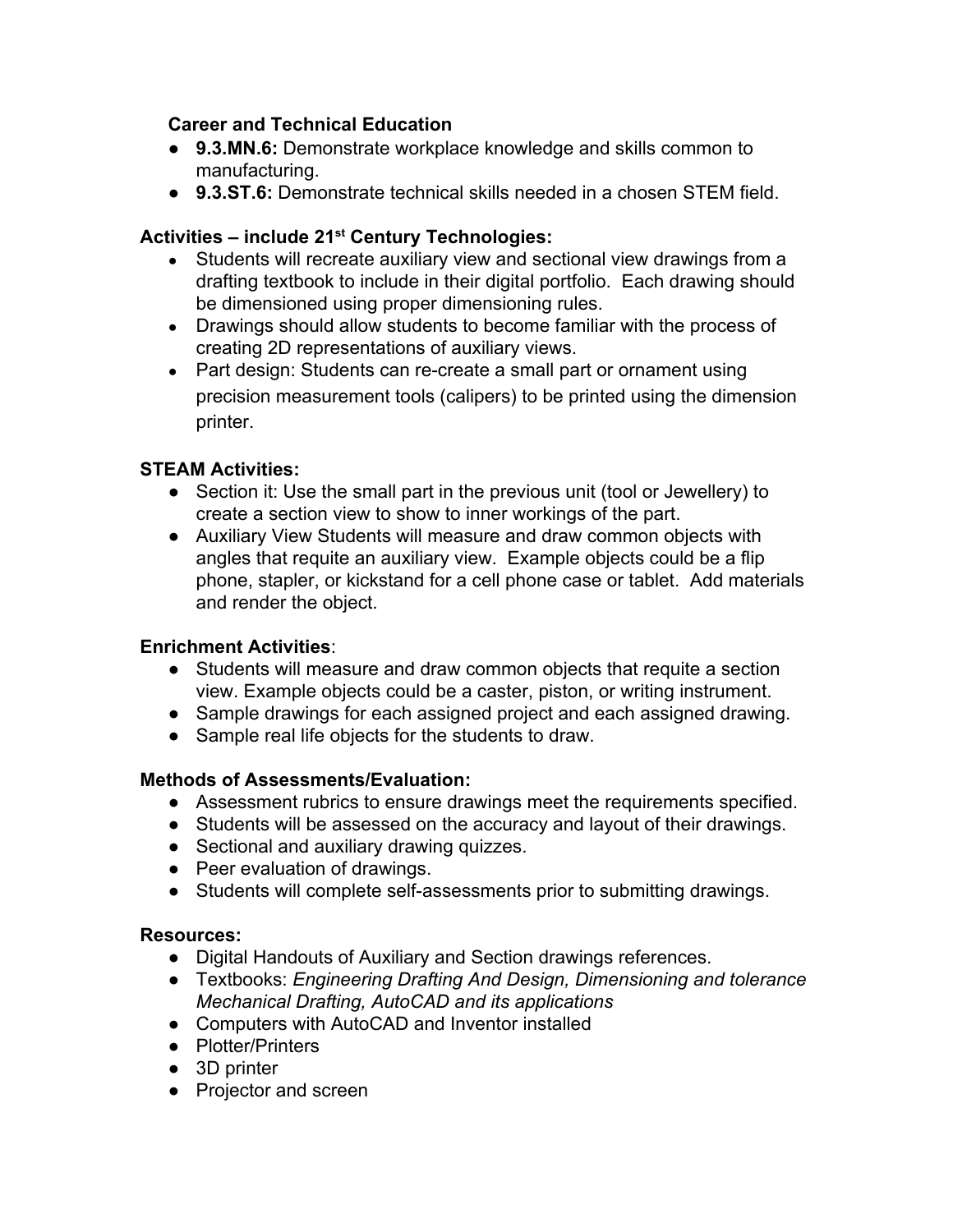- **●** Calculator
- **●** Rulers
- **●** Calipers

- Mr. Shohen's page: http://www.glenridge.org/Page/3605
- http://slideplayer.com/slide/4645606/
- **●** http://slideplayer.com/slide/4714595/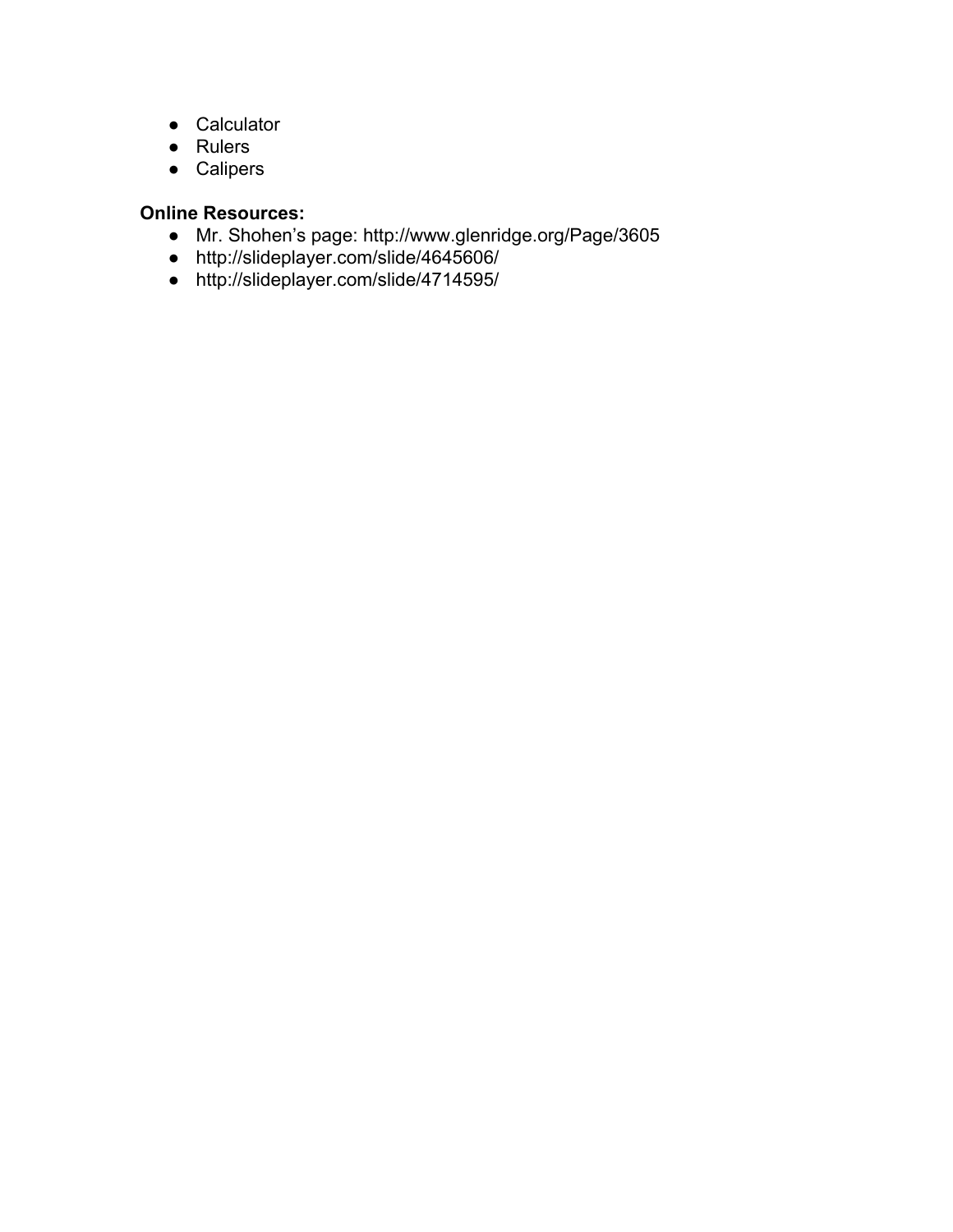### **Topic/Unit:** Advanced 3D CAD Operations

### **Approximate # Of Weeks: 6 Weeks**

### **Essential Questions:**

- How has parametric modeling with advanced 3D software changed the drafting industries?
- Why should you choose to use a modeling program that allows for editing of each step when creating a mechanical part?
- Why should you delete unused sketches when using a 3D modeling program?
- Why are geometric constraints are used to control two-dimensional sketches for three-dimensional drawing?
- Why are assembly drawings so useful to the manufacturing process?
- Why is communication during the manufacturing process so important?
- What would happen if the world didn't have standard threads?

### **Upon completion of this unit students will be able to:**

- Create and extrude 3D solid models and shell parts for the 3D printer. (8.2.12.D.3)
- Draw three-dimensional objects using and edit parametric dimensions. (8.2.12.C.5)
- Use Inventor to produce mechanical parts and assemblies of parts at a geometric level. (M.G-MG.A.1)
- Add threads and coils to parts to create screws, bolts and other hardware or assembly of parts. (9.3.MN.6)
- Assemble parts: use mate surfaces and align surfaces. (8.2.12.C.4)
- Inserts screws and create assemblies of mechanical systems. (8.2.12.C.3)
- Discover the basics of how parts are manufactured and how they fit together to form a working group. (8.2.12.D.5)
- Show mechanical motion and part interaction by creating surface contacts. (9.3.ST.1)

### **Interdisciplinary Standards**

**Math**

• M.G-MG.A.1: Use geometric shapes, their measures, and their properties to describe objects.

### **Technology**

● **8.2.12.C.3:** Analyze a product or system for factors such as safety, reliability, economic considerations, quality control, environmental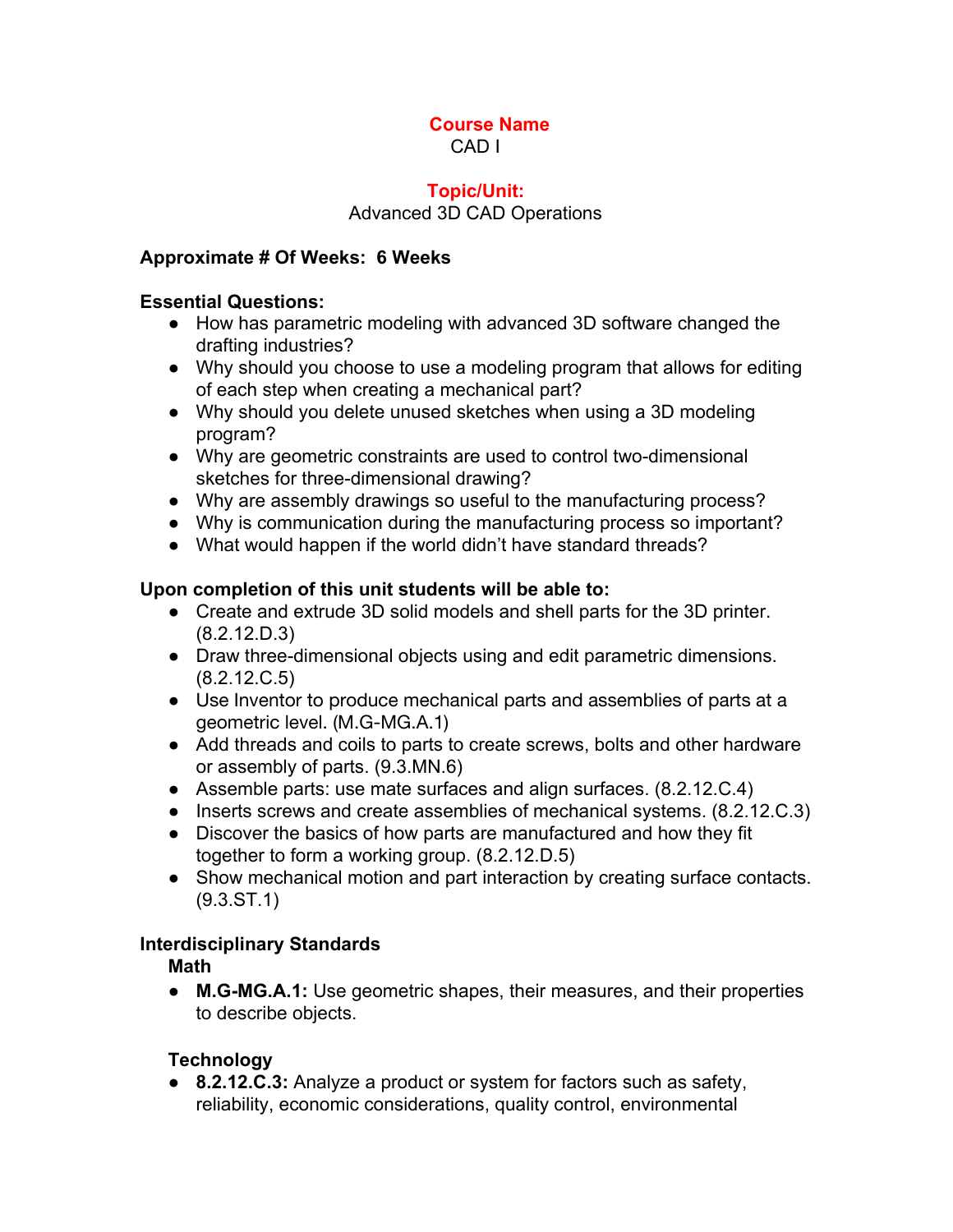concerns, manufacturability, maintenance and repair, and human factors engineering (ergonomics).

- **8.2.12.C.4:** Explain and identify interdependent systems and their functions.
- **8.2.12.C.5:** Create scaled engineering drawings of products both manually and digitally with materials and measurements labeled.
- **8.2.12.D.3:** Determine and use the appropriate resources (e.g., CNC (Computer Numerical Control) equipment, 3D printers, CAD software) in the design, development and creation of a technological product or system.
- **8.2.12.D.5:** Explain how material processing impacts the quality of engineered and fabricated products.

## **Career and Technical Education**

- **9.3.MN.6:** Demonstrate workplace knowledge and skills common to manufacturing.
- **9.3.ST.1:** Apply engineering skills in a project that requires project management, process control and quality assurance.

### **Activities:**

- The Paramedic Modeling textbook can be used for basic tutorials of how to draw three dimensional parts, shelling parts assemblies and working drawings.
- Pats can be drawn from the Parametric Modeling Text or the Engineering Drawing and design Text.
- Drawings should allow students to become familiar with using the model browser tool bar for modifications.
- Drawings should allow students to become familiar with the process of creating a 2D sketch and extruding the sketch to 3D.
- Drawings will support advanced 3D CAD concepts of shelling, threading, coiling, sweep, loft assembling and creating mechanical motion.

## **STEAM Activities:**

- Ornament: Students will create a shelled 3D printed ornament. They will calculate the volume of the part before and after the shell operation and compare the reduction of materials needed for the part.
- Product Re-Design: The students will re-design an existing product to enhance its capabilities. Students can also invent a new product.

## **Enrichment Activities**:

- Sample drawings for each assigned project and each assigned drawing.
- Sample real life objects for the students to draw.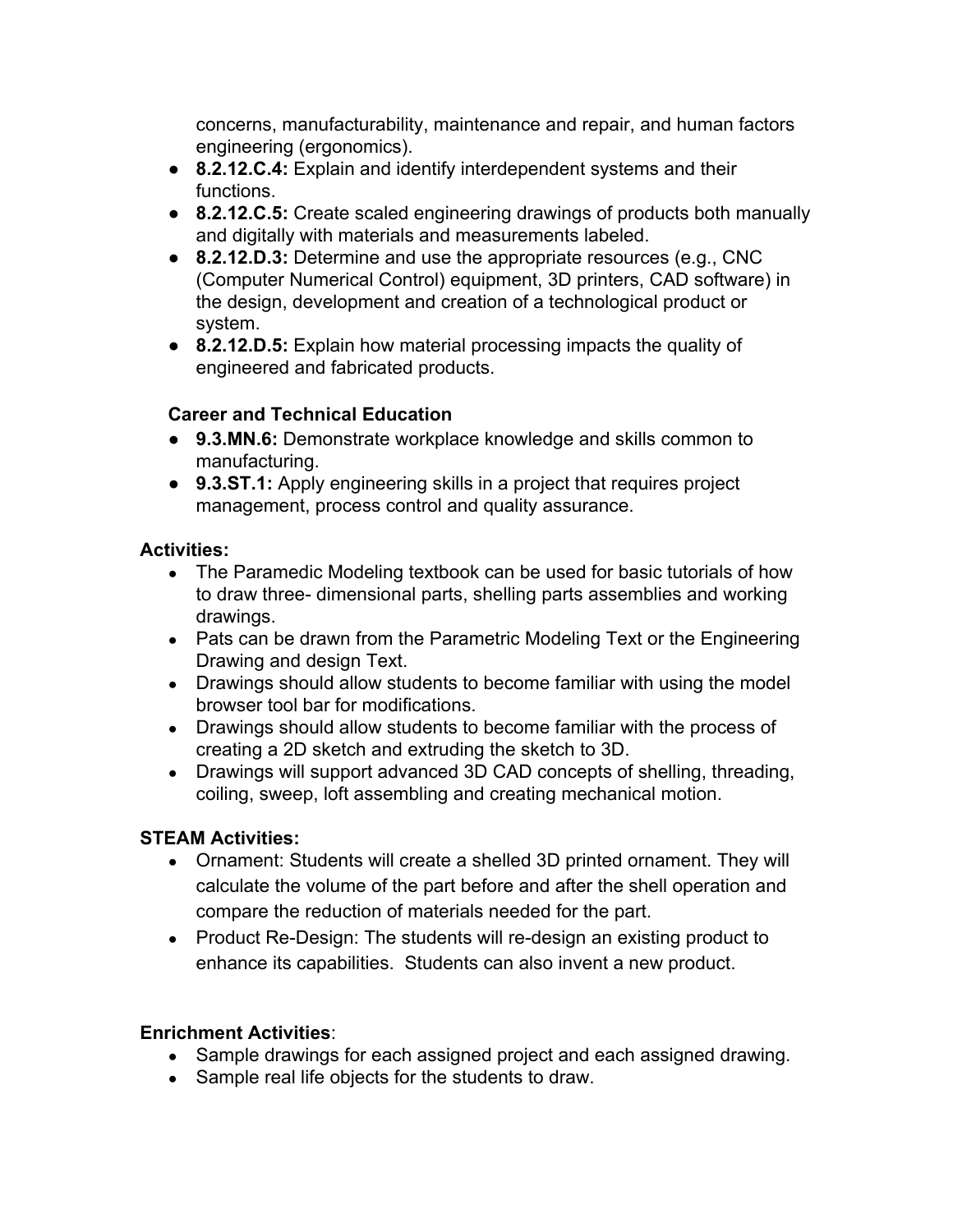• Crane hook: Students will draw parts for a crane hook and assemble parts. This teaches sweep, loft, revolve, threading and other advanced 3D modeling procedures.

### **Methods of Assessments/Evaluation:**

- Assessment rubrics to ensure drawings meet the requirements specified.
- **●** Students will be assessed on the accuracy and layout of their drawings.
- Peer evaluation of pictorial and 3D drawings.
- A benchmark project will be assigned to evaluate if students can apply 2D CAD sketching and 3D CAD in the creation of an original product.

### **Resources:**

- **●** Digital Handouts of drawings and procedures.
- **●** Textbooks: *Engineering Drafting And Design, Dimensioning and tolerance Mechanical Drafting, AutoCAD and its applications*
- **●** Computers with AutoCAD and Inventor installed
- **●** Plotter/Printers
- **●** 3D printer
- **●** Projector and screen
- **●** Calculator
- **●** Rulers
- **●** Calipers

- Mr. Shohen's page: http://www.glenridge.org/Page/3605 Ornament challenge:
- https://www.whitehouse.gov/blog/2014/12/03/announcing-winners-first-eve r-white-house-3d-printed-ornament-challenge
- https://go-3dprint.com/product/p3006 Crane Hook:
- $\bullet$  https://grabcad.com/library/crane-hook-assembly-3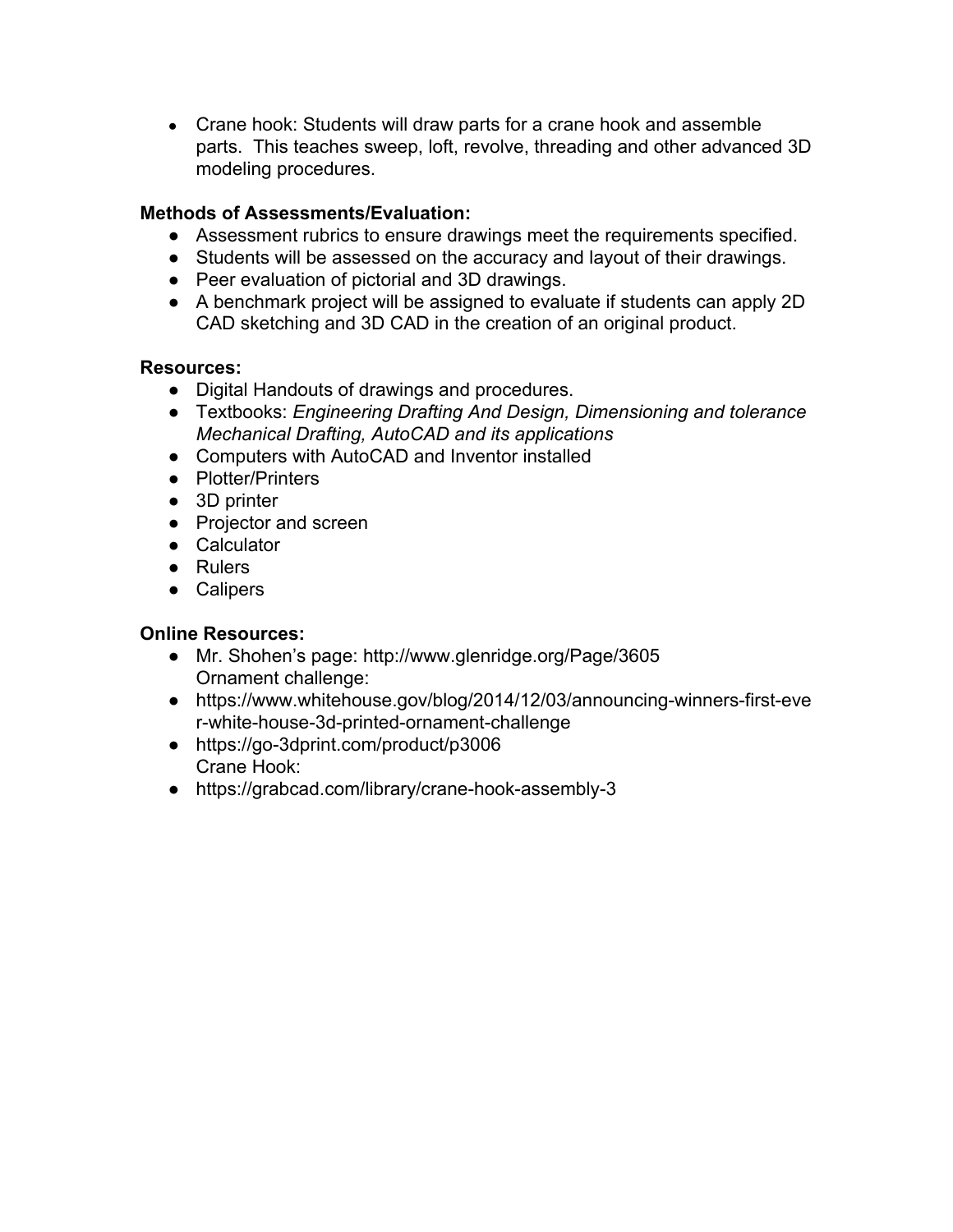### **Topic/Unit:**

### Residential Architecture

### **Approximate # Of Weeks: 910 Weeks**

#### **Essential Questions:**

- How does CAD affect an architectural plan?
- How do architects design for modern society?
- How do building codes affect the art of architectural design?
- What identifies a good design as it relates to residential architecture?
- What construction material are the best material for the job?
- Are green building materials always the best materials to use?
- How are electrical schematics used for residential floor plans?
- Why should you flow building codes when placing switches, lights, and outlets on a floor plan?
- What is the working triangle?
- How does the work triangle affect the layout of the kitchen?
- How do building codes affect the design and layout of bathrooms?

### **Upon completion of this unit students will be able to:**

- Produce architectural drawings utilizing appropriate Computer Aided Drafting and Design software. (9.3.12.AC.6)
- Draw and dimension a residential building from the foundation to the roof. (9.3.12.AC.2)
- Identify common residential architectural styles. (9.3.12.AC.4)
- Insert walls, windows, doors, roofs, and many others building materials into a CAD drawing. (9.3.12.AC‐DES.8)
- Draw an electrical schematic plan for a residential house. (9.3.12.AC.1)
- Create a ledged for the electrical schematic plan. (9.3.12.AC.1)
- Generate interior and exterior elevation drawings and sketches. (9.3.12.AC‐DES.6)
- Use appropriate building materials and common architectural themes when designing interior and exterior spaces. (9.3.12.AC-DES.7)
- Construct a kitchen plan identifying the work triangle appliances and electrical needs considering the human factors. (8.2.12.C.3)
- Construct bathroom plans including  $\frac{1}{2}$  bath, full bath, and master bathroom that follow building codes for proper locations of fixtures and electrical schematics. (9.3.12.AC.3)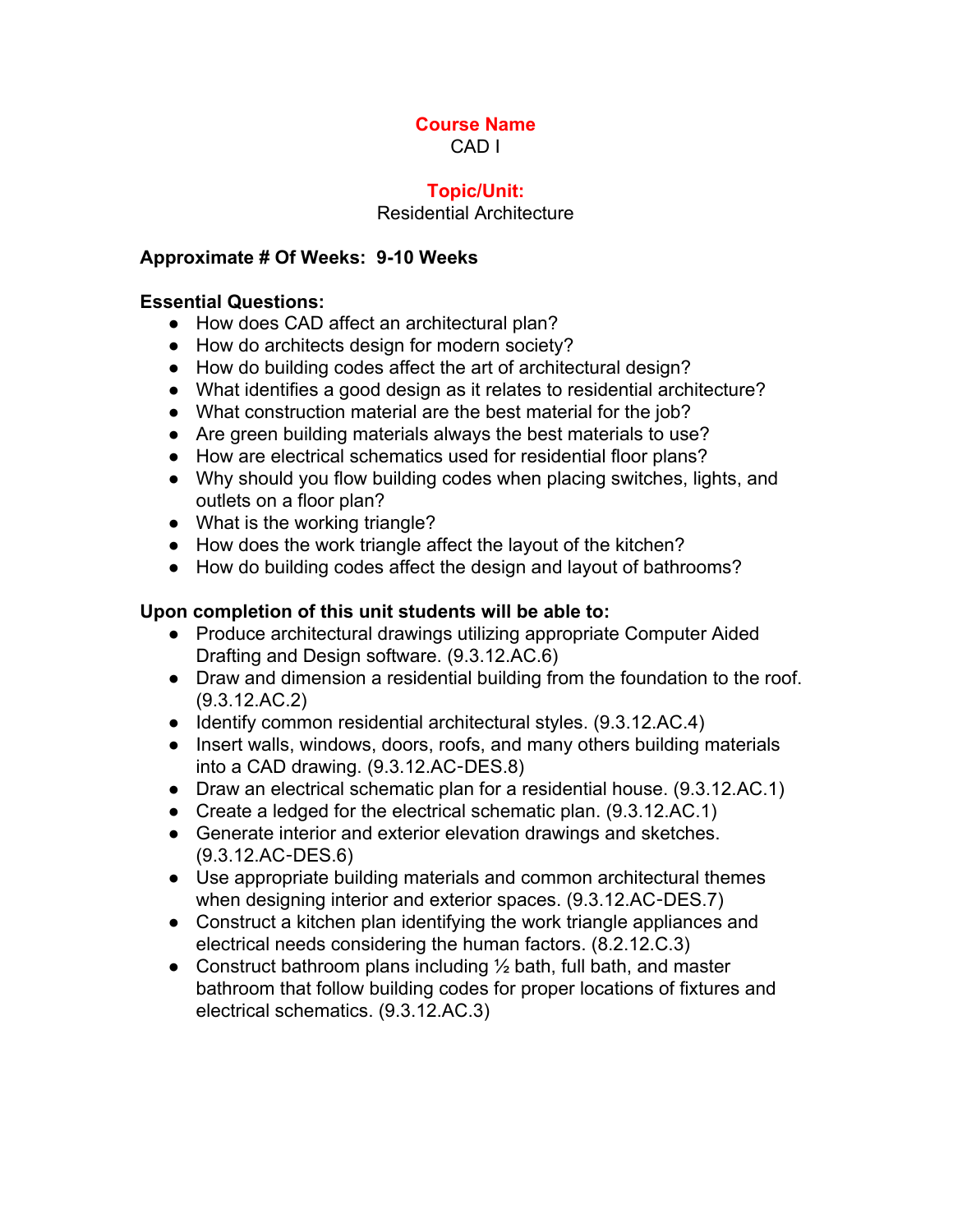### **Interdisciplinary Standards:**

## **Technology**

● **8.2.12.C.3:** Analyze a product or system for factors such as safety, reliability, economic considerations, quality control, environmental concerns, manufacturability, maintenance and repair, and human factors engineering (ergonomics).

## **Career and Technical Education**

- **9.3.12.AC.1:** Use vocabulary, symbols and formulas common to architecture and construction.
- **9.3.12.AC.2:** Use architecture and construction skills to create and manage a project.
- **9.3.12.AC.3:** Comply with regulations and applicable codes to establish and manage a legal and safe workplace.
- **9.3.12.AC.4:** Evaluate the nature and scope of the Architecture & Construction Career Cluster and the role of architecture and construction in society and the economy.
- **9.3.12.AC.6:** Read, interpret and use technical drawings, documents and specifications to plan a project.
- **9.3.12.AC**‐**DES.6:** Apply the techniques and skills of modern drafting, design, engineering and construction to projects.
- **9.3.12.AC**‐**DES.7:** Employ appropriate representational media to communicate concepts and project design.
- **9.3.12.AC**‐**DES.8:** Apply standards, applications and restrictions pertaining to the selection and use of construction materials, components and assemblies in the project design.

# **Activities – include 21 st Century Technologies:**

- Students will research architectural styles common to the area.
- Students will use sample drawings of floor plans to be recreated using a CAD architecture program.
- Students will create a series of architectural drawings including floor plans, electrical plans kitchens, bathrooms and elevations.
- Students will complete exercises for developing design skills in architecture.

## **STEAM Activities:**

- Bathroom Design: Students will design a bathroom that has both function and form wile still meeting local building code requirements. The interior space will be rendered.
- Kitchen Design: Students will design a kitchen renovation following local building codes and the minimum requirements for the work triangle. Students will build a foam model of the kitchen to display to the client their plan for the renovation.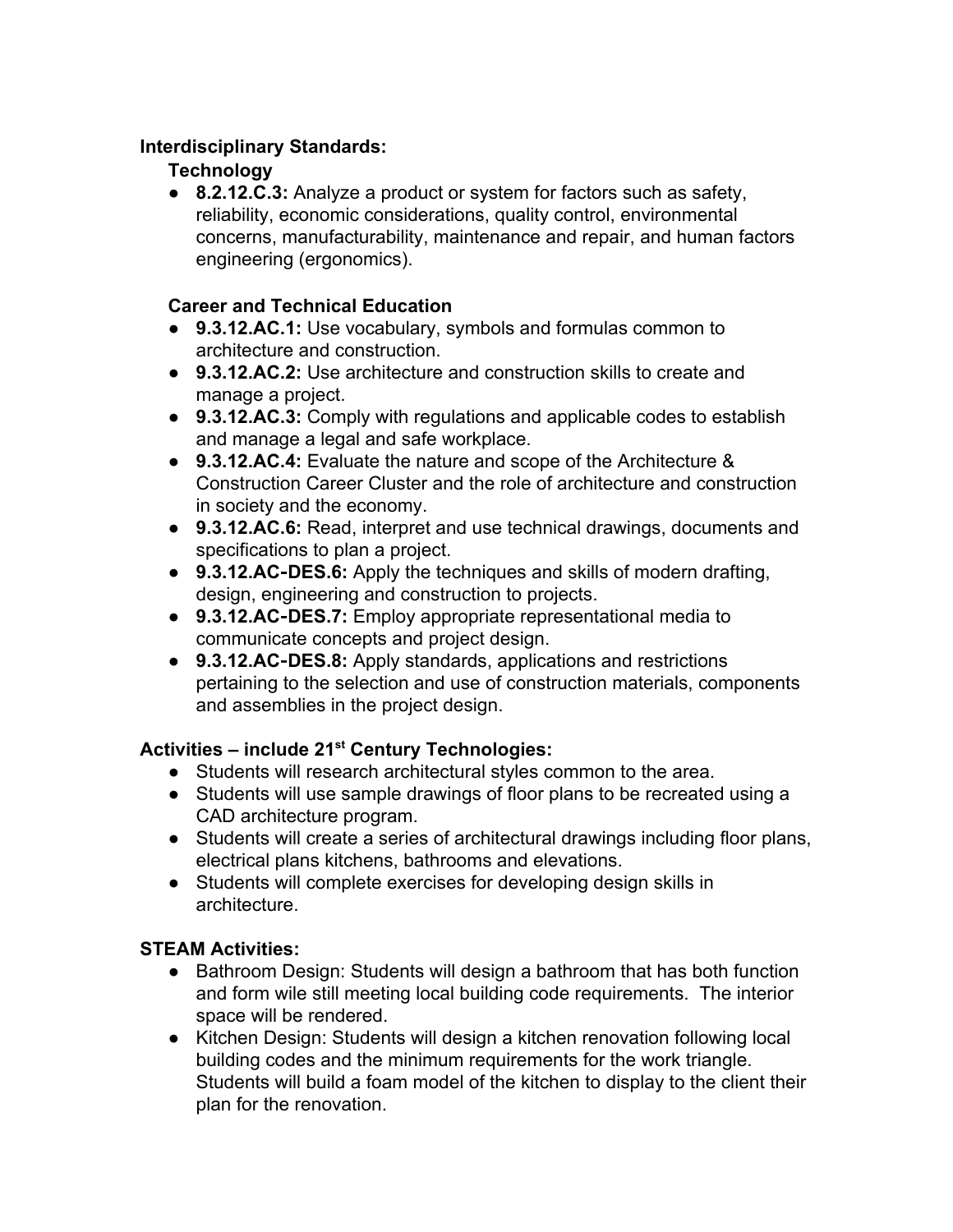### **Enrichment Activities**:

- Students will research common architectural styles by using house plans web sites and the *Architecture Residential Drafting and Design* textbook.
- Students will research electrical codes for residential buildings.
- Students will use online resources to develop an understanding of the work triangle and kitchen designs.
- Students will use on line resources to identify building codes for bathrooms for proper placement of plumbing and electrical fixtures.
- **●** Sample architectural plans may be shown to display real life working architectural drawings.
- **●** Drawings will include design a house showing floor plans, electrical plans and schematic charts, kitchen plans with detail elevations, bathroom plans and exterior elevations.

### **Methods of Assessments/Evaluation:**

- Performance-based assessment on architectural standards and building codes as used in industry.
- Assessment on the creation of detailed drawings in the following areas:
	- 1. Floor Plans
	- 2. Electrical Plans and ledges.
	- 3. Detailed wall elevation.
	- 4. Kitchen Plans incorporating the work triangle
	- 5. Bathroom plans
	- 6. Exterior elevation drawing of residential structures
- Quizzes —Architectural styles, Kitchens, Bathrooms and electrical codes.

### **Resources:**

- **●** Digital Handouts of drawings and procedures.
- **●** Textbooks: *Architecture Residential Drafting and Design*
- **●** Computers with AutoCAD, AutoCAD Architecture and Rivet installed
- **●** Plotter/Printers
- **●** 3D printer
- **●** Projector and screen
- **●** Calculator
- **●** Rulers
- **●** Foam core
- **●** Balsa wood
- **●** Modeling tools

- Mr. Shohen's page: http://www.glenridge.org/Page/3605
- Revit City: http://www.revitcity.com/index.php
- Autodesk Seek: http://seek.autodesk.com/
- **●** House Plans: https://www.houseplans.com/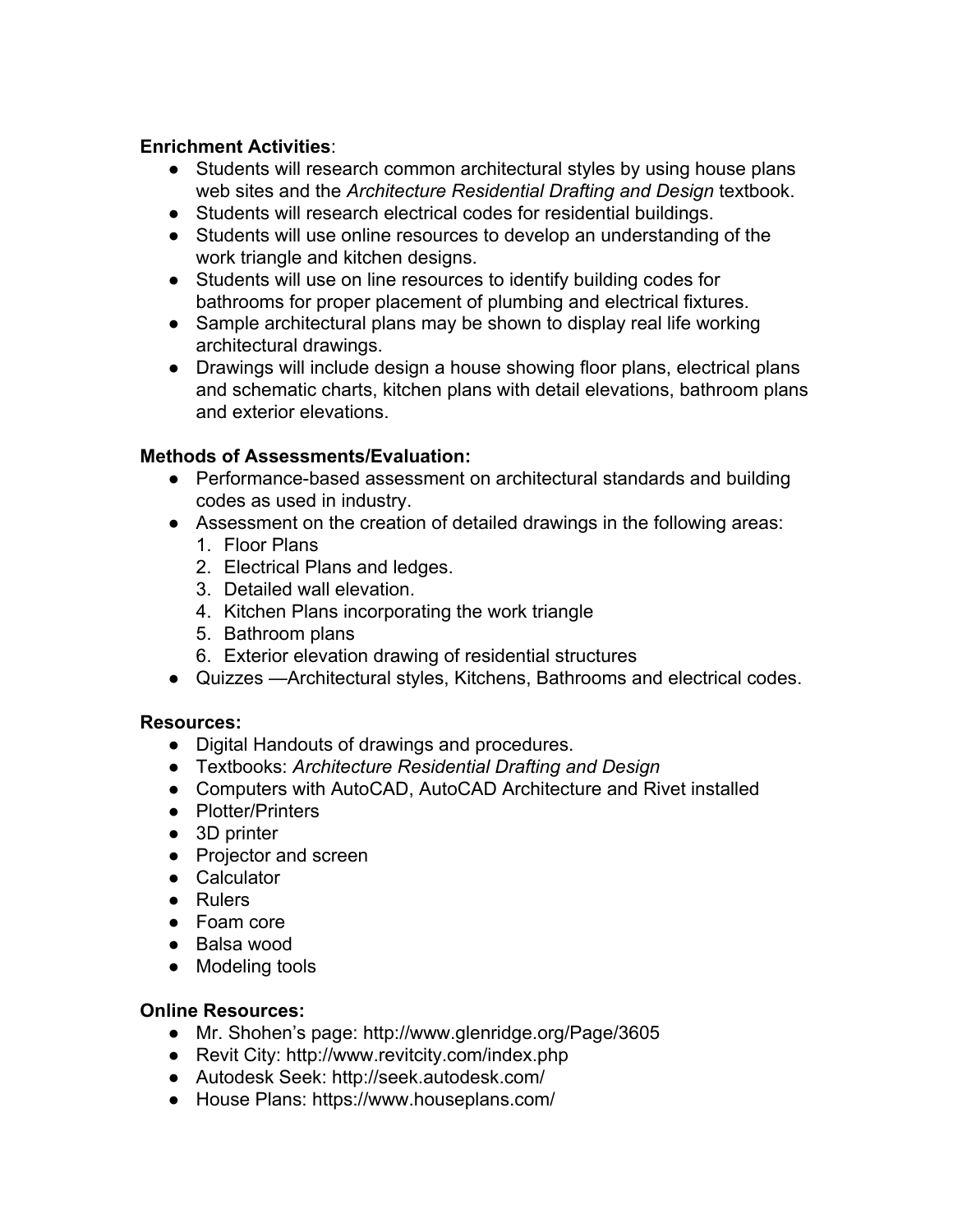- **●** Bathroom Design Rules: http://starcraftcustombuilders.com/bath.design.rules.htm#.V6t-iSMrK\_E
- **●** Kitchens Design and Codes: http://starcraftcustombuilders.com/kitchen.design.rules.htm#.V6t-2CMrK\_ E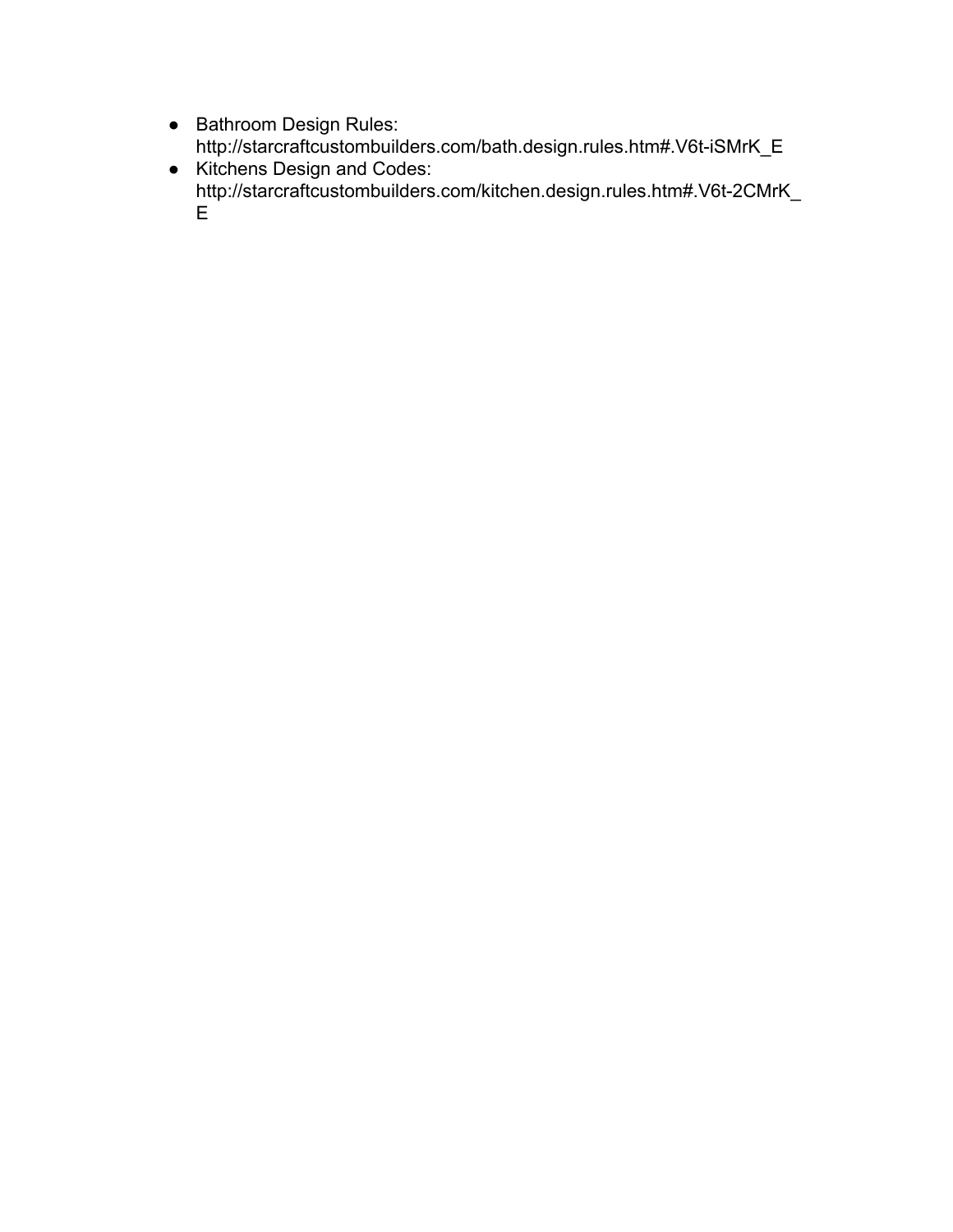# **Course Name**

CAD I

### **Topic/Unit:**

Survey, Framing & Modeling

### **Approximate # Of Weeks: 910 Weeks**

### **Essential Questions:**

- How do surveyors affect the world's landscape?
- How is Autodesk Revit used to produce a modern survey?
- How can Global Positing Satellites (GPS) affect modern surveying?
- How are topography drawings created using CAD?
- Why do surveyors use degrees, minutes and seconds for the unit of measurement?
- How do framing plans help in the creation of a structure?
- What is the purpose of a section view drawing?
- How can you determine the proper width and depth for foundation walls?
- What would happen if building did not use footing?
- Why do architects create models of structures?

### **Upon completion of this unit students will be able to:**

- Create formal survey drawings from an engineer's sketch. (M.G-MG.A.3)
- Draw common site plan details including exterior items such as decks, fences, trees, shrubs, driveways and walkways using CAD software. (9.3.12.AC.3)
- Import terrain from GPS to a CAD drawing to accurately create foundation plans. (9.3.12.AC.2)
- Annotate the property lines using use degrees, minutes and seconds.
- Use common architectural scales when plotting. (9.3.12.AC.1)
- Create a foundation plan showing masonry walls, foundations, footings, support beams, and columns. (9.3.12.AC‐DES.8)
- Create a detailed section view of a house from the footing to the roof. (9.3.12.AC.6)
- Annotate a detailed section view by providing labels of all construction materials (9.3.12.AC‐DES.8)
- Create a framing plan for floors, walls, and truss roofs for residential structures. (9.3.12.AC‐DES.6)
- Identify structural members in a framing plan to gain an understanding of the framing process. (9.3.12.AC‐DES.7)
- Build models of residential structures from the foundation footing to the roof. (9.3.12.AC‐CST.7)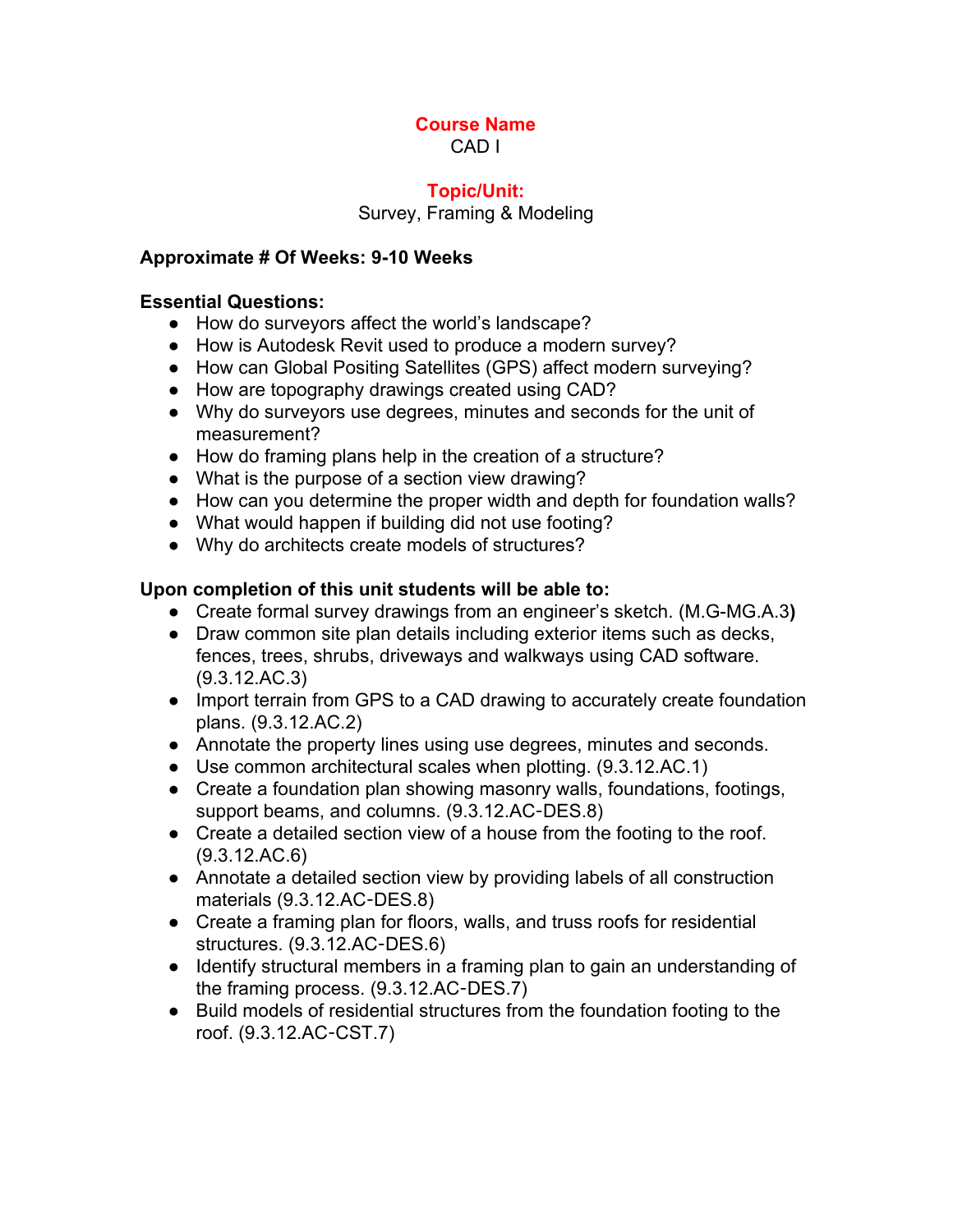### **Interdisciplinary Standards:**

### **Math**

**• M.G-MG.A.3:** Apply geometric methods to solve design problems (e.g., designing an object or structure to satisfy physical constraints or minimize cost; working with typographic grid systems based on ratios).★

### **Career and Technical Education**

- **9.3.12.AC.1:** Use vocabulary, symbols and formulas common to architecture and construction.
- **9.3.12.AC.2:** Use architecture and construction skills to create and manage a project.
- **9.3.12.AC.3:** Comply with regulations and applicable codes to establish and manage a legal and safe workplace.
- **9.3.12.AC.6:** Read, interpret and use technical drawings, documents and specifications to plan a project.
- 9.3.12.AC-CST.7: Compare and contrast the building systems and components required for a construction project.
- 9.3.12.AC-DES.6: Apply the techniques and skills of modern drafting, design, engineering and construction to projects.
- 9.3.12.AC-DES.7: Employ appropriate representational media to communicate concepts and project design.
- **9.3.12.AC**‐**DES.8:** Apply standards, applications and restrictions pertaining to the selection and use of construction materials, components and assemblies in the project design.

# **Activities – include 21 st Century Technologies:**

- Students will use survey units in the creation of a survey plan.
- Students will use GPS information to import a site plan from the Internet.
- Students will draw a site plan, foundation plan, framing plan, roof truss plan, and a section plan.
- Students will construct an architectural model using CAD created framing plans.

STEAM Activities:

● Tiny House: Students will design and create a framing model of a basic residential structure to enhance their understanding of the construction process. The design should meet residential building codes while still using good elements of design and common architectural themes. The model will include framed walls, window and door openings and roof trusses.

### **Enrichment Activities**: